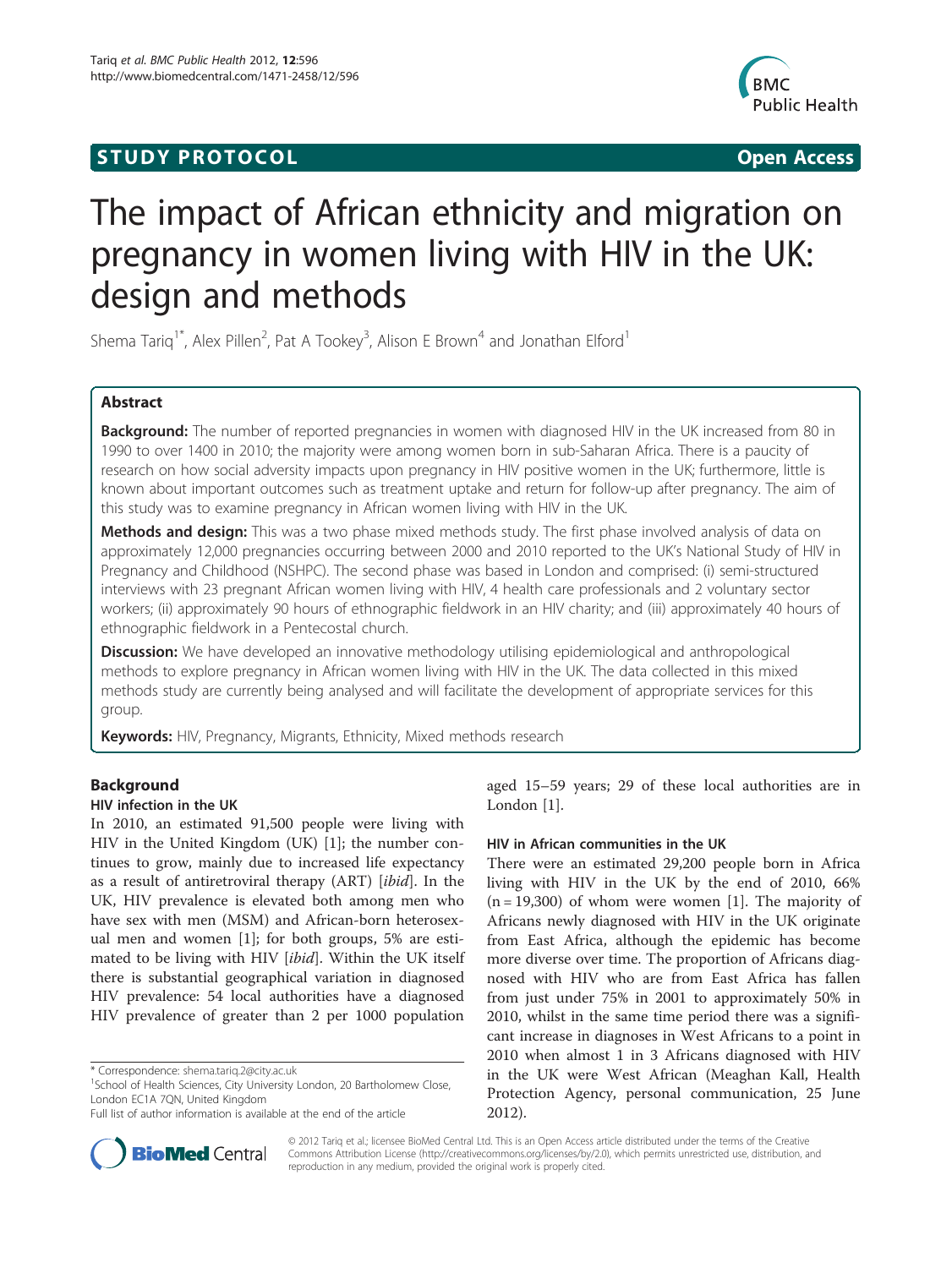Studies have shown that African patients are more likely to present to medical services at a later stage of HIV infection, with advanced disease and greater immune suppression [\[1,2](#page-7-0)]. This is due to a number of factors including lack of perceived risk, fear of stigma and discrimination, lack of HIV testing in general medical settings, and anxieties regarding medical bills for HIV care [\[3,4](#page-7-0)]. African heterosexual patients are also more likely to be lost to follow-up from medical care than white MSM [\[5,6](#page-7-0)].

Many Africans living with HIV in the UK have a high level of social need [[7,8\]](#page-7-0) including financial difficulty [\[7](#page-7-0)], social isolation [\[9](#page-7-0)] and insecure immigration status [[10,11\]](#page-7-0). These are likely to impact on patients' access to healthcare.

# HIV and pregnancy in the UK

There has been a substantial increase in the number of HIV-infected women reported as pregnant to the NSHPC, the UK and Ireland's national surveillance programme for HIV in pregnancy and childhood: a 17 fold increase from 82 in 1990 to over 1400 a year since 2006 [[12](#page-7-0)] , with approximately 80% of pregnancies reported in recent years in women born in Sub-Saharan Africa [[13](#page-7-0)].

The combination of a routine offer of antenatal HIV screening to all pregnant women, use of ART for the prevention of mother-to-child transmission (MTCT), planned mode of delivery and advice to avoid breastfeeding has resulted in a decline in national MTCT rates from approximately 20% in diagnosed women in 1990 [[14\]](#page-7-0) to 1.0% in 2000–2006 [\[15\]](#page-7-0). The rate is even lower (0.8%) in women who have received at least 14 days of antiretroviral therapy prior to delivery [[15](#page-7-0)].

In the UK, there is a paucity of data on antenatal and postnatal outcomes other than mother-to-child transmission and gestational age at delivery. Rates of virological suppression in pregnancy have been estimated at between 67 to 75% [[16](#page-7-0)-[18\]](#page-8-0). Looking at access to health services, a small study in London demonstrated that up to 65% of mothers living with HIV failed to return for HIV care after delivery [[19\]](#page-8-0). In terms of care prior to delivery, no studies in the UK examining antenatal care access in HIV-infected women have been identified. Furthermore, there is little work specifically focusing on pregnancy in African women living with HIV in the UK, despite this being the largest group.

Qualitative studies have an important role in elucidating reasons for disparity in outcomes and access, and have provided insights into the experiences of pregnant women living with HIV. However, the vast body of qualitative work on pregnancy and HIV has been conducted in North America and Sub-Saharan Africa and may not be applicable in the UK. Few qualitative studies have explored the experience of pregnancy in women living with HIV in the UK, but those which have [[20-22](#page-8-0)] demonstrated high levels of social isolation and stigma in pregnant women living with HIV. These studies highlighted women's pervasive fear of transmitting HIV to their child and their acceptance of interventions to prevent this, but also revealed the difficulties that accompany these interventions. Two of these studies included African participants, although sample sizes were small and they remain unpublished [\[20](#page-8-0),[21\]](#page-8-0). Wilson's Glasgow-based study [\[22](#page-8-0)] was larger but the participants were exclusively white British, presenting difficulties in extrapolating results to an ethnically diverse clinic population.

#### Rationale for this study

Few studies have explored the impact of African ethnicity and migration on pregnancy in women living with HIV [\[15](#page-7-0)[,20,21,23](#page-8-0)-[26\]](#page-8-0). This is a complex area of study requiring a range of investigatory approaches. We believe that there is an urgent need for large-scale work, both quantitative and qualitative, exploring the multi-faceted relationship between HIV and pregnancy among African migrant women in the UK.

#### Study objectives

This study aimed to examine disparities in clinical outcomes and access to services among pregnant African women living with HIV in the UK, and to explore how their experiences of pregnancy may contribute to any identified disparities. For the purposes of this study African was defined as being of black ethnicity and having been born in sub-Saharan Africa. Women of mixed, white or Asian ethnicities who were born in sun-Saharan Africa were not defined as African.

The primary objectives were to:

- explore the association of: (i) ethnicity, (ii) African region of birth, and (iii) duration of residence in the UK with:
	- Time of antenatal booking in women living with HIV
	- Maternal uptake of antiretroviral therapy
	- Detectable maternal HIV viral load at delivery
	- Mother-to-child transmission of HIV
	- Return for HIV care in the calendar year following pregnancy
- investigate possible contextual factors that may contribute to any identified disparities in the outcomes above, using qualitative data
- describe the experience of HIV and pregnancy in individual women's lives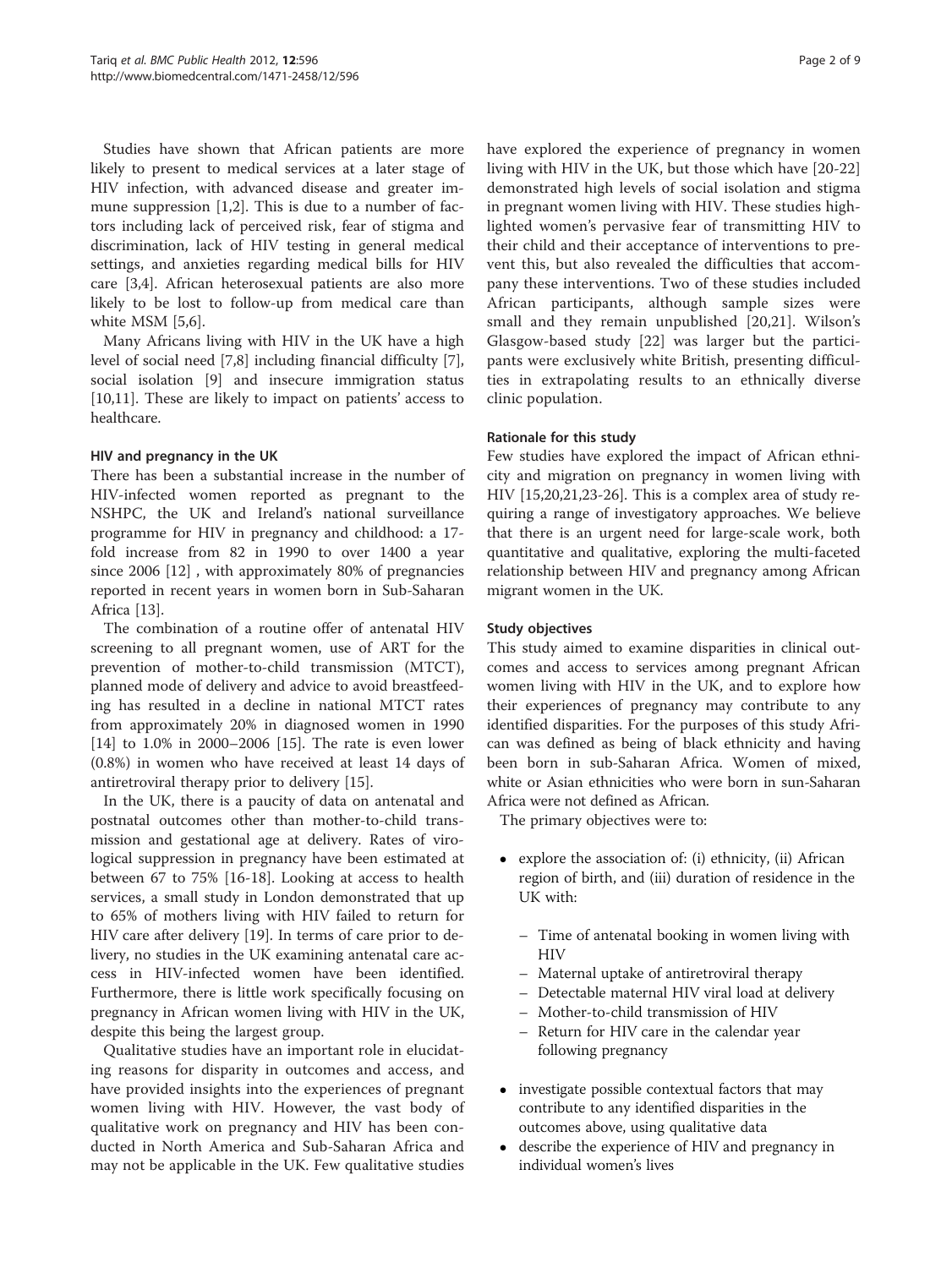#### Methods and design

#### Overall study design

A mixed methods research approach was designed to meet these objectives. The most widely accepted definition of mixed methods research is the "collecting, analysing, and mixing (of) both quantitative and qualitative data in a single study or a series of studies" [[27\]](#page-8-0). The underlying assumption of mixed methods research is that it can address a research question more comprehensively than using either quantitative or qualitative methods alone. Within the field of HIV, a number of recent studies have illustrated the role of mixed methods research in engaging with the complex nature of HIV care [[28,29\]](#page-8-0).

#### Mixed methods model

The present study combines epidemiological and anthropological methods, with each approach given equal weight. We used a sequential explanatory model [[27](#page-8-0)] (Figure 1). The first phase was quantitative, comprising analysis of linked national surveillance data. This was followed by a qualitative phase which sought to explain and contextualise the findings from the first phase whilst highlighting other important aspects of women's experience. This qualitative phase comprised semi-structured interviews and participant observation. The study model was embedded within a framework of feminism. This theoretical lens informed the methods, analysis and interpretation throughout the study. Feminist research has a commitment to non-essentialism, which is an understanding that gender, and other social and cultural groups, are not homogeneous or concrete. By exploring differences among women, and among African women, we have attempted to move away from universal gender and ethnicity categories that dominate most epidemiological literature. Furthermore, we have used qualitative

methods in an effort to engage with and document women's experiences, whilst recognising the importance of quantitative research in producing generalisable findings that may inform practice.

#### Rationale for a mixed methods approach

We chose a mixed methods approach as we were studying a complex biosocial phenomenon and felt that a combination of a variety of methods would enhance our understanding. Furthermore, the quantitative findings would inform our sampling and methods in the qualitative phase and the qualitative data would contextualise the quantitative results. We also felt that this approach would place the voices of women living with HIV at the centre of this study.

#### Quantitative phase

The quantitative phase comprised secondary analysis of epidemiological data from the National Study of HIV in Pregnancy and Childhood (NSHPC). The analysis of postnatal attendance for HIV care included data from the Survey of Prevalent Infections Diagnosed (SOPHID).

# The national study of HIV in pregnancy and childhood (NSHPC)

The NSHPC, coordinated at the University College London (UCL) Institute of Child Health (ICH), is a population-based active surveillance study that aims to include all HIV infected women seeking antenatal care in the UK and Ireland [[12](#page-7-0)]. By the end of 2011 data on approximately 15 000 pregnancies since 1990 were available. Pregnancies in HIV-infected women diagnosed by the time of delivery, and infants born to infected women, are reported through two active parallel schemes managed in collaboration with the Royal College of Obstetricians and Gynaecologists and the British Paediatric

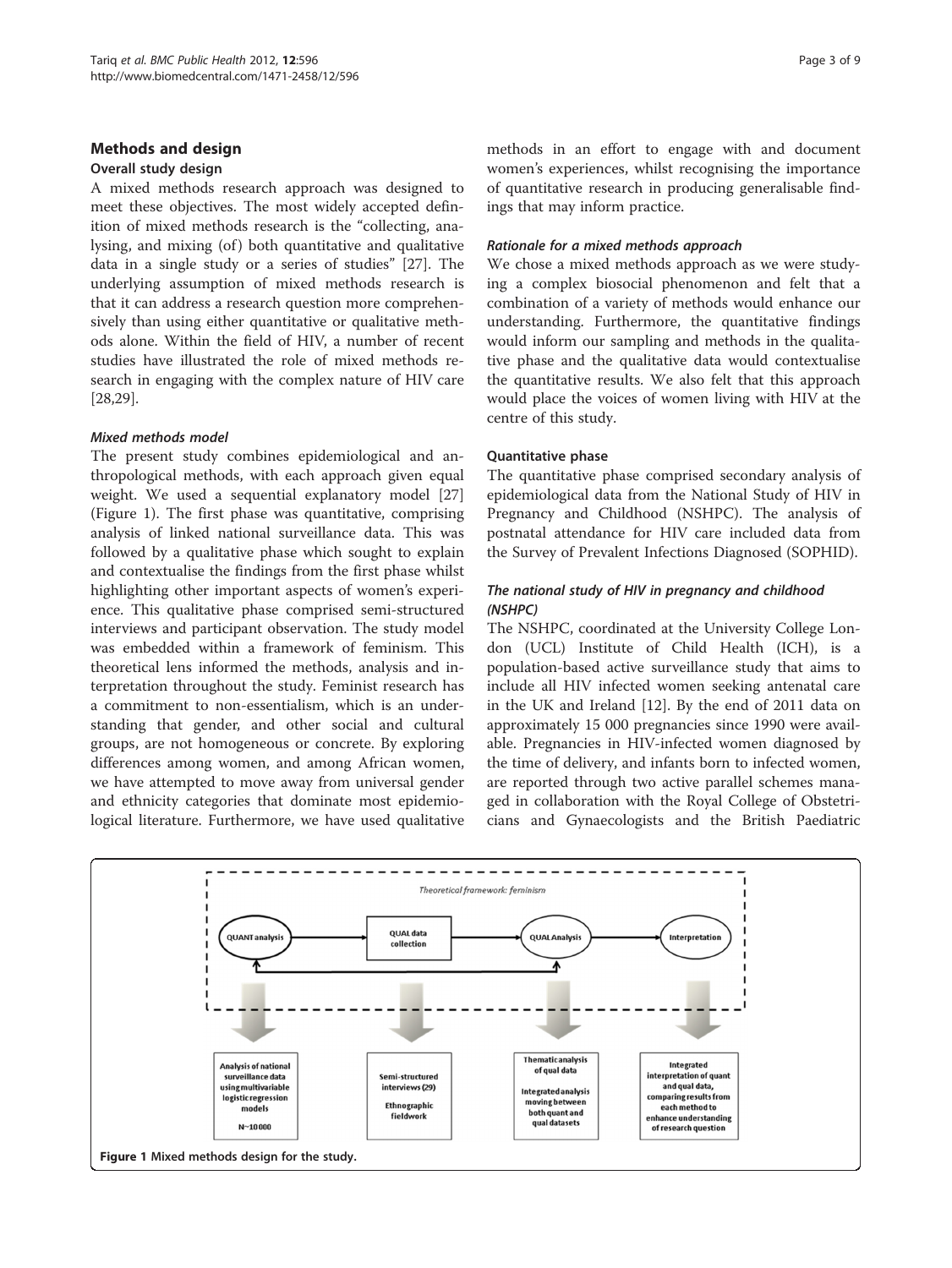<span id="page-3-0"></span>Surveillance Unit [\[30\]](#page-8-0); full methods are described elsewhere [\[13](#page-7-0)]. Data collected include: maternal demographics, maternal laboratory results, clinical management of pregnancy and delivery, pregnancy outcome, and infant HIV status.

Pregnancies reported to the NSHPC were included in this study if year of delivery or estimated date of delivery (EDD) was between 1990 and 2010. Reports from Ireland were excluded, as this study focused on the UK. Reports were excluded if: the report concerned a twin or triplet who was not the first-born (to avoid duplication of information on the mother), the child was born outside the UK, or if there were no data on maternal ethnicity or country of birth (the key variables of interest).

For analyses of primary outcomes, pregnancies were included if year of delivery or EDD was 2000 or after, corresponding with wider use of ART in pregnancy and more consistency in clinical practice and monitoring than in the previous decade. Pregnancies were also excluded from these analyses if the mother was diagnosed with HIV after delivery. There were further exclusion criteria specific to each analysis and therefore numbers varied depending on the outcome examined.

# The survey of prevalent HIV infections diagnosed (SOPHID)

SOPHID is an annual cross-sectional survey of all individuals aged 15 and above with diagnosed HIV infection who attend for National Health Service (NHS) HIV care in the UK within a calendar year [[31](#page-8-0)]. It is coordinated by the Heath Protection Agency and was introduced in 1995. Data collected include: site of care, infection route, ethnicity and date last seen (or date of death) as well as clinical markers.

#### Record linkage

We created a combined dataset using NSHPC and SOPHID data to explore whether a woman returned for HIV care anywhere in England, Wales and Northern Ireland in the year following pregnancy. Women known by the NSHPC to be pregnant between 1999 and 2009 were matched to the SOPHID dataset by year of pregnancy. A hierarchical matching strategy was implemented using limited identifiers collected in both systems such as: sex; date of birth; residential information; strategic health authority; country of birth; and date of HIV diagnosis. Potential duplicate reports were identified and not included in the analysis. We excluded pregnancies in women reported from Scotland to the NSHPC or reports to SOPHID from Scotland as prior to 2008 Scottish reports to SOPHID were not linked over time, and it was therefore difficult to establish links between records in the same patient prior to 2008. Pregnancies in women known to have moved abroad during their pregnancy were also excluded. There were 9834 eligible NSHPC pregnancies between 1999 and 2009. In 8695 (88.4%) pregnancies we were able to match the mother to a record in SOPHID.

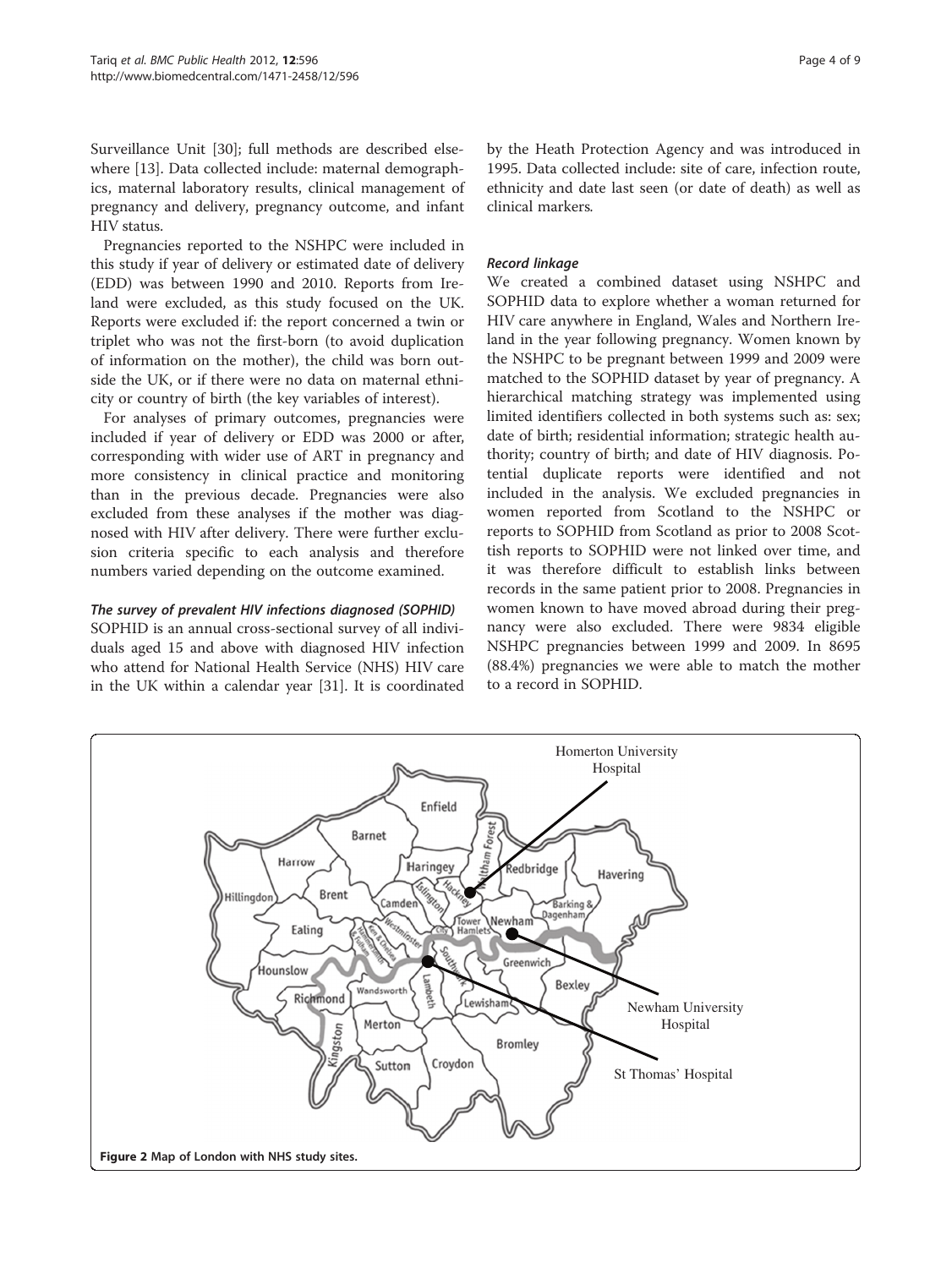#### Qualitative phase

The qualitative phase of the study comprised semi-structured interviews and ethnographic fieldwork.

#### Semi-structured interviews

The first author conducted semi-structured interviews with pregnant African women living with HIV, healthcare providers, and staff from voluntary sector organisations.

Twenty-three pregnant women were recruited from three specialist NHS HIV antenatal clinics in London between October 2010 and October 2011 (Figure [2\)](#page-3-0). These three sites are among the five hospitals reporting the largest numbers of pregnancies in HIV infected women between 2000 and 2010 (data extracted from most recent NSHPC dataset). Each centre looks after approximately 40 to 50 pregnant women living with HIV each year. They are in boroughs of great ethnic diversity, and also substantial deprivation with all three classified as among the twenty most deprived local authorities in England [[32\]](#page-8-0).

Healthcare professionals working at these sites identified and approached women attending for HIV antenatal care who were eligible for the study. Women were eligible if they were of black African ethnicity, were born in sub-Saharan Africa, were diagnosed with HIV and were pregnant (at any gestation). The first author was based on site during HIV antenatal clinics and was able to discuss the study further with women who were interested, providing them with an information sheet. If a woman wished to participate we found a convenient time for her to attend to be interviewed. Written informed consent was obtained prior to each interview. Face-to-face interviews  $(n = 20)$  were conducted in a private room in the hospital site with an interpreter present if required  $(n = 1)$ . Topics covered included experience of pregnancy; attitudes to medical interventions; psychosocial support; experience of healthcare during pregnancy; and stigma and discrimination. A minority of initial interviews  $(n = 3)$  were conducted by telephone due to participant preference (Figure [3](#page-5-0)). Telephone interviewing is increasingly used in health research [[33](#page-8-0)] and is considered effective and especially useful in 'hard to reach' populations such as mothers with young children.

A follow-up interview after birth was arranged with each woman who had been interviewed during pregnancy  $(n = 22)$ . Serial interviews can result in the development of increased trust between researcher and participant, facilitating more open discussion [[34\]](#page-8-0). Furthermore, given that the transition between pregnancy and motherhood is a dynamic time, we felt that serial interviews might better capture this changing experience. The follow-up interview occurred at a time convenient for the participant, up to one year after delivery.

Topics included experience of delivery; experience of infant feeding; support at home after delivery; and engagement with HIV services after delivery. Some of these interviews  $(n = 6)$  were conducted by telephone due to women's difficulty in attending for interview when caring for a newborn infant.

In total 23 women were recruited for the qualitative phase of the study over one year, the majority of them (22) recruited whilst pregnant. One participant had been approached whilst pregnant but chose to defer her interview until after delivery due to poor health. This sample size is typical of much qualitative research and allowed us to reach data saturation. Of the 22 women recruited during pregnancy, 14 (64%) were interviewed postnatally. We were unable to contact the remaining 8 women or they declined to be interviewed again.

Interviews were recorded on a digital voice recorder where possible, unless a participant had objections to this. In these rare cases, extensive contemporaneous written notes were taken.

Initial sampling was purposive as we attempted to recruit women from a range of African regions, with a range of migration histories, and at different stages of diagnosis (Table [1\)](#page-5-0). Sampling was also guided by the initial quantitative results in order to explore emerging findings. As the study progressed the sampling became theoretical as we selected potential cases to test emergent themes and theories.

The first author conducted semi-structured interviews with 4 healthcare providers involved in the care of pregnant women living with HIV. They were recruited from the collaborating NHS sites and were invited to participate by the first author. They included two consultants in HIV medicine, one HIV specialist midwife and one specialist nurse in genitourinary medicine. Interviews were also conducted with two members of staff from voluntary sector organisations with experience of supporting African women living with HIV. These participants were identified through the first author's knowledge of local voluntary sector organisations and were invited to participate by her. The purpose of interviewing health care professionals and voluntary sector workers was to elicit their experience of supporting this group of women and to identify what they saw as barriers to accessing care.

The first author also attended multidisciplinary meetings of healthcare professionals and observed some daily work at the antenatal clinics. These observations were recorded as field notes and were used to deepen and contextualise understanding of the interview data.

#### Ethnography

Ethnography consists of a combination of participant observation (observing activity whilst engaging directly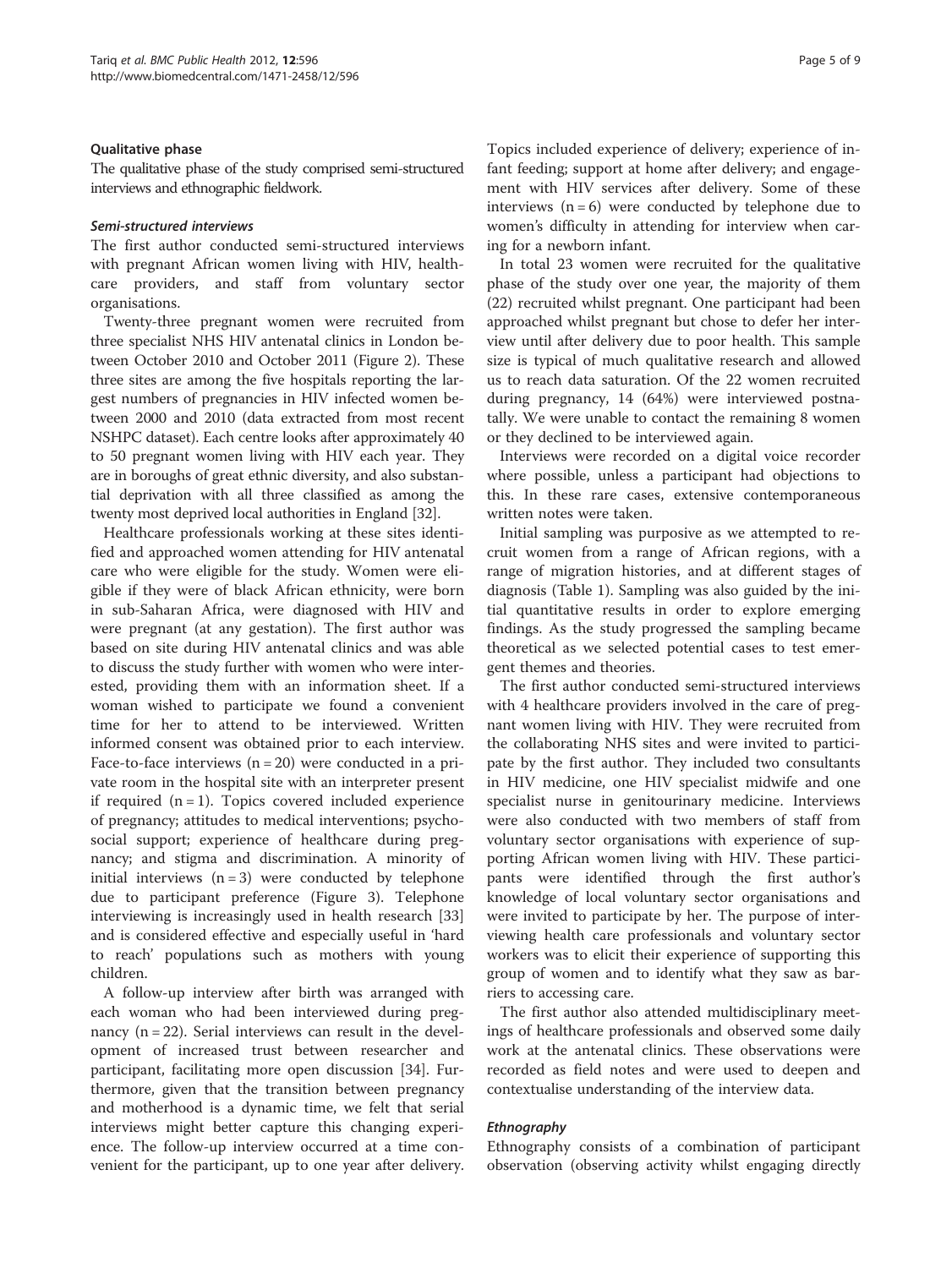<span id="page-5-0"></span>

with the world being studied), informal conversation, and formal interviews, within a social group. It can contribute to a rich and multidimensional understanding of social phenomena in groups [\[35](#page-8-0)]. Two field sites were selected for this study.

The first site was Body & Soul; a London-based charity that has been supporting children and families affected by HIV since 1996. A substantial number of African woman living with HIV who have experience of pregnancy attend Body & Soul. The first author worked at Body & Soul as a volunteer worker between April 2010 and December 2011, completing nearly 90 hours of participant observation. This fieldwork allowed the research

|             |  |  | Table 1 NHS participant characteristics (semi-Structured |
|-------------|--|--|----------------------------------------------------------|
| Interviews) |  |  |                                                          |

| Characteristic                      | Number of participants ( $n = 23$ ) |  |  |  |
|-------------------------------------|-------------------------------------|--|--|--|
| African region of birth             |                                     |  |  |  |
| East Africa                         | 9                                   |  |  |  |
| West Africa                         | 11                                  |  |  |  |
| Southern Africa                     | 0                                   |  |  |  |
| Middle Africa                       | 3                                   |  |  |  |
| Duration of residence in UK (years) |                                     |  |  |  |
| <1                                  | 1                                   |  |  |  |
| $1 - 4$                             | $\overline{4}$                      |  |  |  |
| $5 - 10$                            | 12                                  |  |  |  |
| >10                                 | 6                                   |  |  |  |
| Immigration status*                 |                                     |  |  |  |
| Secure                              | 15                                  |  |  |  |
| Insecure                            | 8                                   |  |  |  |
| Diagnosis of HIV                    |                                     |  |  |  |
| Prior to current pregnancy          | 20                                  |  |  |  |
| During current pregnancy            | 3                                   |  |  |  |

\*Secure immigration status is defined as being a UK citizen, a recognised refugee or having exceptional or indefinite leave to remain. Anyone not in these categories is defined as having insecure immigration status.

team to explore the lived experience of people living with HIV, including some who were pregnant, in a nonclinical setting.

The second site was a Pentecostal church in London which has a largely diasporic Nigerian clergy and congregation. This choice of field site was guided by quantitative findings and initial interview data and this particular church was selected as it had been mentioned by a number of participants. The first author attended church services between July and September 2011, conducting nearly 40 hours of participant observation. This was complemented by watching broadcast footage of services, and conducting in-depth interviews with members of the congregation and people from the local community who are familiar with the church. The focus of this fieldwork was the role of Pentecostal faith in migrant Africans' lives and how this particular church influenced attitudes towards parenthood, health and wellbeing.

#### Ethics

The NSHPC has London Multi-Centre Research Ethics Committee approval (MREC/04/2/009). SOPHID does not require ethical approval as it fulfils a surveillance purpose. The HPA is registered under the Data Protection Act 1998 (registration number Z7749250) to handle data for diagnostic, public health and other purposes. The HPA is also registered under Section 251 of the Health and Social Care Act 2001 and has approval from the Patient Information Advisory Group (PIAG) to handle data for purposes that include surveillance and the control of disease, even where specific patient consent has not been given. Section 251 is renewed annually [\[36](#page-8-0)].

The qualitative phase of the study has ethical approval from City University Research Ethics Committee for qualitative research conducted outside NHS sites (ref PhD/09-10/10). It also has approval from the West London Research Ethics Committee for the overall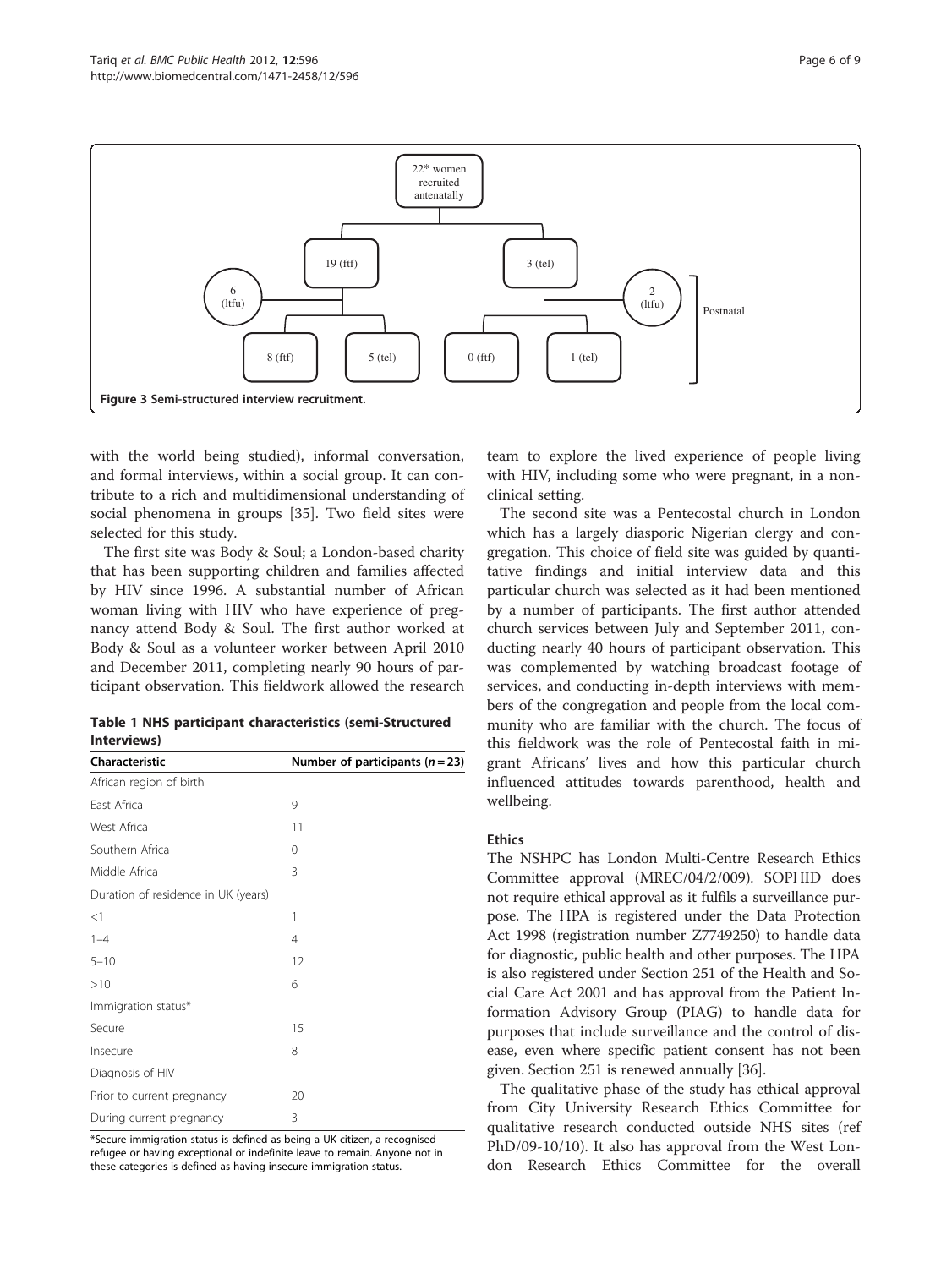qualitative phase, including on behalf of the NHS sites (ref 10/10707/49).

#### Data analysis

This study collected both quantitative and qualitative data. Each dataset has been kept analytically distinct and has been analysed using appropriate techniques. We have moved between the datasets at the analysis stage to use findings from each analysis to generate hypotheses to be explored in the other datasets [[37](#page-8-0)]. Linking will also occur at the interpretation stage, when results from the quantitative and qualitative analyses will be compared, contrasted and combined [[38\]](#page-8-0).

#### Quantitative analysis

Data were analysed using Stata 11.2 (Stata Corporation, College Station, Texas, USA). Data were summarized and examined for improbable values which were then checked against written records and amended accordingly or coded as missing. The dataset was checked for duplicate entries. Records with missing exposure or outcome data were excluded from analysis for the exposure and outcome of interest. Records with missing data on confounding variables were also dropped from final multivariable models. For analyses of trends we used the Bonferroni correction: this accounts for multiple comparisons within a group by adjusting the statistical significance level used for each test, minimising the chance of spurious positive results. For a given outcome, a Chisquare test was performed to compare pregnancies across different ethnicity, regional and migration groups. These groups were then compared for each outcome using univariable and multivariable logistic regression models to estimate odds ratios and adjusted odds ratios, with 95% confidence intervals. A priori confounders were included in final multivariable models. Other variables were included if their inclusion improved model fit. This was assessed using likelihood ratio tests, with a significance level of  $p < 0.05$ . We used robust standard errors where appropriate to account for potential clustering at a maternal level in sequential pregnancies for some outcomes.

#### Qualitative analysis

A professional transcription company transcribed all interviews, with quality checks undertaken by the first author. All interview transcripts and notes made during the fieldwork at Body & Soul were entered into NVivo 9. This qualitative data analysis software facilitates the classifying, sorting and linking of qualitative data. We are undertaking a thematic analysis of interview data, using the constant comparative method usually associated with grounded theory [[39\]](#page-8-0). This is an inductive process where each transcript is read several times and sections of the text coded within the database. Coded text are then compared and linked across all the interviews if they capture a similar theme, leading to the development of broader key categories. We will pay particular attention to both the context of coded text, and also to data which does not appear to fit into the emerging thematic framework, in order to deepen our understanding. Some a priori codes will be developed from the quantitative phase, allowing us to interrogate the qualitative data to provide insight into our quantitative findings.

The first author made extensive written field notes during ethnographic fieldwork conducted at both Body & Soul and the Pentecostal church. Ethnographic research at the church also included in-depth interviews with members of the congregation and a local Pentecostal pastor (from a different local church). We also analysed church publications and recordings of television broadcasts of church services. All ethnographic data will be hand coded, using a manual index system to organise the data. We will begin with open coding, a process where codes are identified from the data without restriction, developing broader thematic categories using the constant comparative method.

The coding of transcripts and ethnographic data will be discussed with another member of the research team to improve rigour and reliability of the analysis.

#### Advisory group

An advisory group was set up to provide guidance and support throughout the study. The group comprised: lay members; clinicians from the collaborating NHS centres; academics with an interest in HIV in African migrant groups; and representatives from Body & Soul and Positively UK.

# **Discussion**

This ongoing mixed-methods study has used epidemiological and anthropological methods to explore outcomes and experiences of pregnancy in African women living with HIV in the UK. Its particular strength is the innovative combination of quantitative and qualitative approaches, which will enable a richer understanding of this complex and multi-faceted area. Although mixed methods are increasingly used in health services research, methods such as secondary analysis of surveillance datasets and ethnography are rarely used in the context of mixed methods research. In a recent review O'Cathain et al. [[40\]](#page-8-0) found that the quantitative component in mixed methods health services research largely comprised primary data collection through surveys, other observation studies or intervention studies. Furthermore, semi-structured interviews were the qualitative method of choice in 80% of studies, with participant observation described in less than 1%.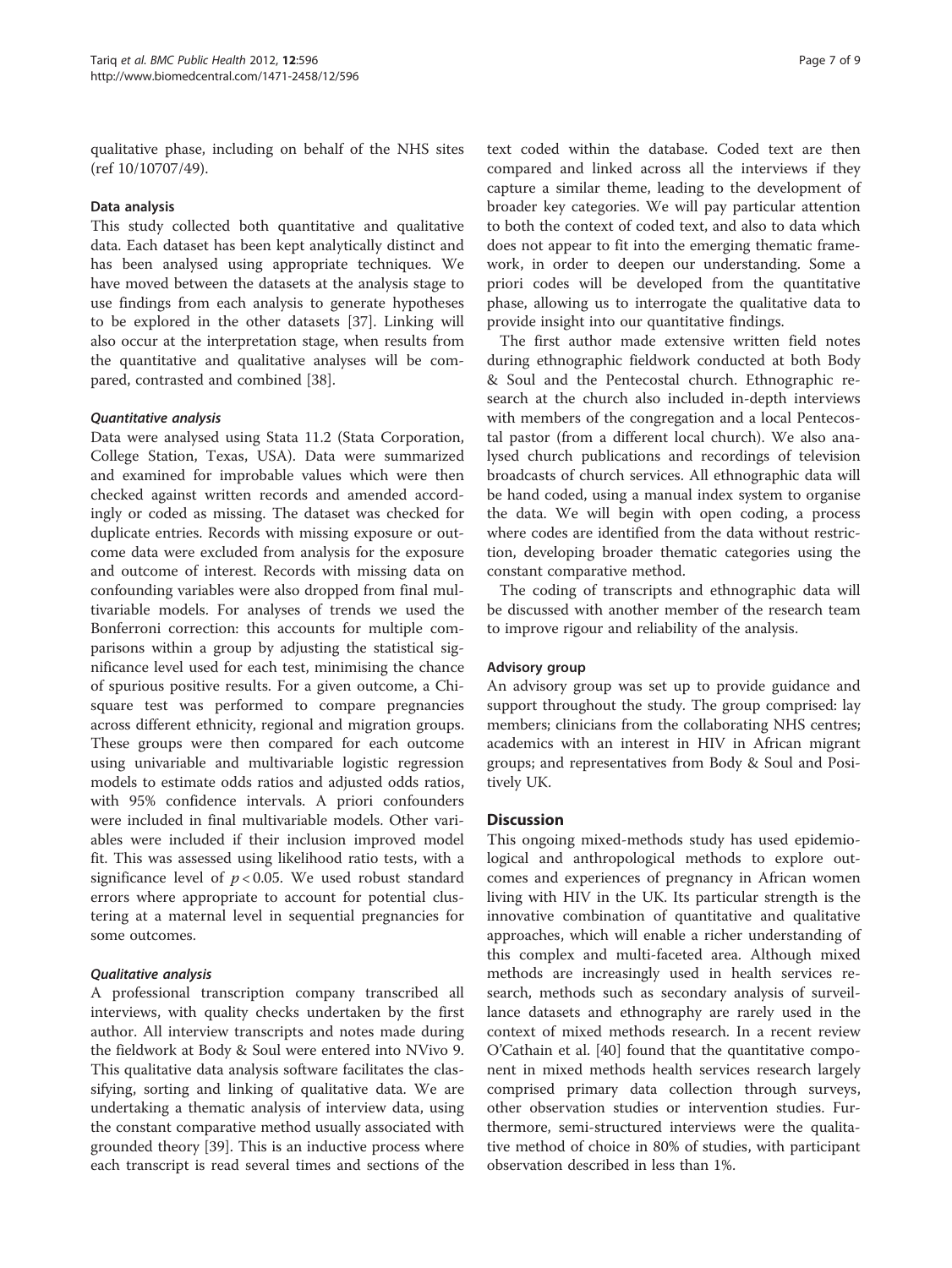<span id="page-7-0"></span>The surveillance dataset used in this study was not designed for our research question and there were therefore no data on key variables such as socioeconomic and immigration status. Furthermore women interviewed in the qualitative phase may not have been included in the surveillance dataset. However, given that almost all pregnant women living with diagnosed HIV are reported to the NSHPC, it is unlikely that findings from the quantitative phase would not apply to women recruited in the qualitative phase and vice versa. The advantage of using surveillance data is the statistical power gained from such large numbers, generalisability, and the efficiency in time. The ethnographic component, although limited in duration as a result of the mixed-methods design, has resulted in a rich understanding of women's lives [\[35](#page-8-0)]. The findings may also allow us to inform future HIV surveillance data collection by identifying potential factors that may impact on pregnancy that are currently not collected. We feel that the methodology used in this study could be applied to other settings where complex public health questions arise.

We anticipate that the data obtained from this study will inform the provision of care to pregnant women living with HIV and the development of services that prioritise and address their needs, leading to improvements in maternal and child health.

#### Abbreviations

HIV: Human immunodeficiency virus; ART: Antiretroviral therapy; MSM: Men who have sex with men; MTCT: Mother-to-child transmission.

#### Competing interests

The authors declare that they have no competing interests.

#### Authors' contributions

ST conceived the study. ST designed the study with input from JE, AP and PT. AB and PT supervised the linkage of surveillance datasets. ST was responsible for qualitative data collection, and the data management and analyses of both quantitative and qualitative data. JE, AB, AP and PT provided supervision and guidance on analyses and conduct of the research. ST drafted the manuscript with input from JE, AB and PT. All authors read, revised and approved the final manuscript.

#### Authors' information

S Tariq is currently funded by the UK Medical Research Council (MRC) (Award number: G0701648 ID 85538) administered by City University London. The NSHPC receives core funding from the Health Protection Agency, and is located in the Centre for Paediatric Epidemiology and Biostatistics, which benefits from the MRC in its capacity as the MRC Centre of Epidemiology for Child Health. The University College of London (UCL) Institute of Child Health receives a proportion of funding from the Department of Health's National Institute for Health Research Biomedical Research Centres funding scheme. Any views expressed in this paper are those of the authors, and not necessarily those of the funders.

#### Acknowledgements

We would like to thank all the participants who took part in the study. We would also like to acknowledge the contribution of the NSHPC team (Janet Masters, Icina Shakes, Clare French, Claire Townsend and Hiwot Haile-Selassie) and staff from the Health Protection Agency (Valerie Delpech, Cuong Chau and Meaghan Kall). We are grateful to Body & Soul and the Pentecostal church (which will remain anonymous) for hosting the ethnographic fieldwork. Finally, we thank the teams at the collaborating NHS sites: Guys and St Thomas'

Hospital (Annemiek De Ruiter, Claire Williams, Rozanna Issa and Alice Sharp); Homerton University Hospital (Jane Anderson, Rageshri Dhairyawan Athavan Umaipalan, Lynne Sivyour and Sifiso Mguni); and Newham University Hospital (Heather Noble, Rebecca O'Connell, Lisa Welcland, Rhonda Reddington and Cheryl Tawana).

#### Author details

<sup>1</sup>School of Health Sciences, City University London, 20 Bartholomew Close, London EC1A 7QN, United Kingdom. <sup>2</sup>Department of Anthropology, University College London, 14 Taviton Street, London WC1H 0BW, United Kingdom. <sup>3</sup>MRC Centre of Epidemiology for Child Health, UCL Institute of Child Health, 30 Guilford St, London WC1N 1EH, United Kingdom. <sup>4</sup>HIV & STI Department, Health Protection Services - Colindale, Health Protection Agency, 61 Colindale Avenue, London NW9 5EQ, United Kingdom.

#### Received: 6 July 2012 Accepted: 18 July 2012 Published: 2 August 2012

#### References

- 1. Health Protection Agency: HIV in the United Kingdom: 2011 Report. London: Health Protection Agency; 2011:2011.
- 2. Burns FM, Fakoya AO, Copas AJ, French PD: Africans in London continue to present with advanced HIV disease in the era of highly active antiretroviral therapy. AIDS 2001, 15:2453–2455.
- 3. Burns FM, Imrie JY, Nazroo J, Johnson AM, Fenton KA: Why the(y) wait? Key informant understandings of factors contributing to late presentation and poor utilization of HIV health and social care services by African migrants in Britain. AIDS Care 2007, 19:102–108.
- 4. Thomas F, Aggleton P, Anderson J: "If I cannot access services, then there is no reason for me to test": the impacts of health service charges on HIV testing and treatment amongst migrants in England. AIDS Care: Psychological and Socio-medical Aspects of AIDS/HIV 2010, 22:526–531.
- 5. Rice BD, Delpech VC, Chadborn TR, Elford J: Loss to Follow-Up Among Adults Attending Human Immunodeficiency Virus Services in England, Wales, and Northern Ireland. Sex Transm Dis 2011, 38:685–690.
- 6. Gerver S, Chadborn T, Ibrahim F, Vatsa B, Delpech V, Easterbrook P: High rate of loss to clinical follow up among African HIV-infected patients attending a London clinic: a retrospective analysis of a clinical cohort. J Int AIDS Soc 2010, 13:29.
- 7. Weatherburn P, Ssanyu-Sseruma W, Hickson F, McLean S, Reid D: Project Nasah: An investigation into the HIV treatment information and other needs of African people with HIV resident in England. London: Sigma Research; 2003.
- 8. Ibrahim F, Anderson J, Bukutu C, Elford J: Social and economic hardship among people living with HIV in London. HIV Med 2008, 9:616–624.
- 9. Doyal L: Challenges in researching life with HIV/AIDS: an intersectional analysis of black African migrants in London. Cult Heal Sex 2009, 11:173– 188.
- 10. Allan CL, Clarke J: Are HIV/AIDS services in Leeds, UK, able to meet the needs of asylum seekers? Public Health 2005, 119:305–311.
- 11. Cherfas L: Negotiating access and culture: Organizational responses to the healthcare needs of refugees and asylum seekers living with HIV in the UK. Oxford: Refugee Studies Centre, University of Oxford; 2006.
- 12. National Study of HIV in Pregnancy and Childhood, Latest summary data. [http://www.nshpc.ucl.ac.uk/.](http://www.nshpc.ucl.ac.uk/)
- 13. Townsend CL, Cortina-Borja M, Peckham CS, Tookey PA: Trends in management and outcome of pregnancies in HIV-infected women in the UK and Ireland, 1990–2006. BJOG 2008, 115:1078–1086.
- 14. Duong T, Ades AE, Gibb DM, Tookey PA, Masters J: Vertical transmission rates for HIV in the British Isles: estimates based on surveillance data. BMJ 1999, 319:1227-1229.
- 15. Townsend CL, Cortina-Borja M, Peckham CS, de Ruiter A, Lyall H, Tookey PA: Low rates of mother-to-child transmission of HIV following effective pregnancy interventions in the United Kingdom and Ireland, 2000–2006. AIDS 2008, 22:973–981.
- 16. Briand N, Mandelbrot L, Blanche S, Tubiana R, Faye A, Dollfus C, Chenadec JL, Benhammou V, Rouzioux C, Warszawski J, ANRS French Perinatal Cohort (ANRS EPF-CO-01): Previous antiretroviral therapy for prevention of mother-to-child transmission of HIV does not hamper the initial response to PI-based multitherapy during subsequent pregnancy. J Acquir Immune Defic Syndr 2011, 57:126–135.